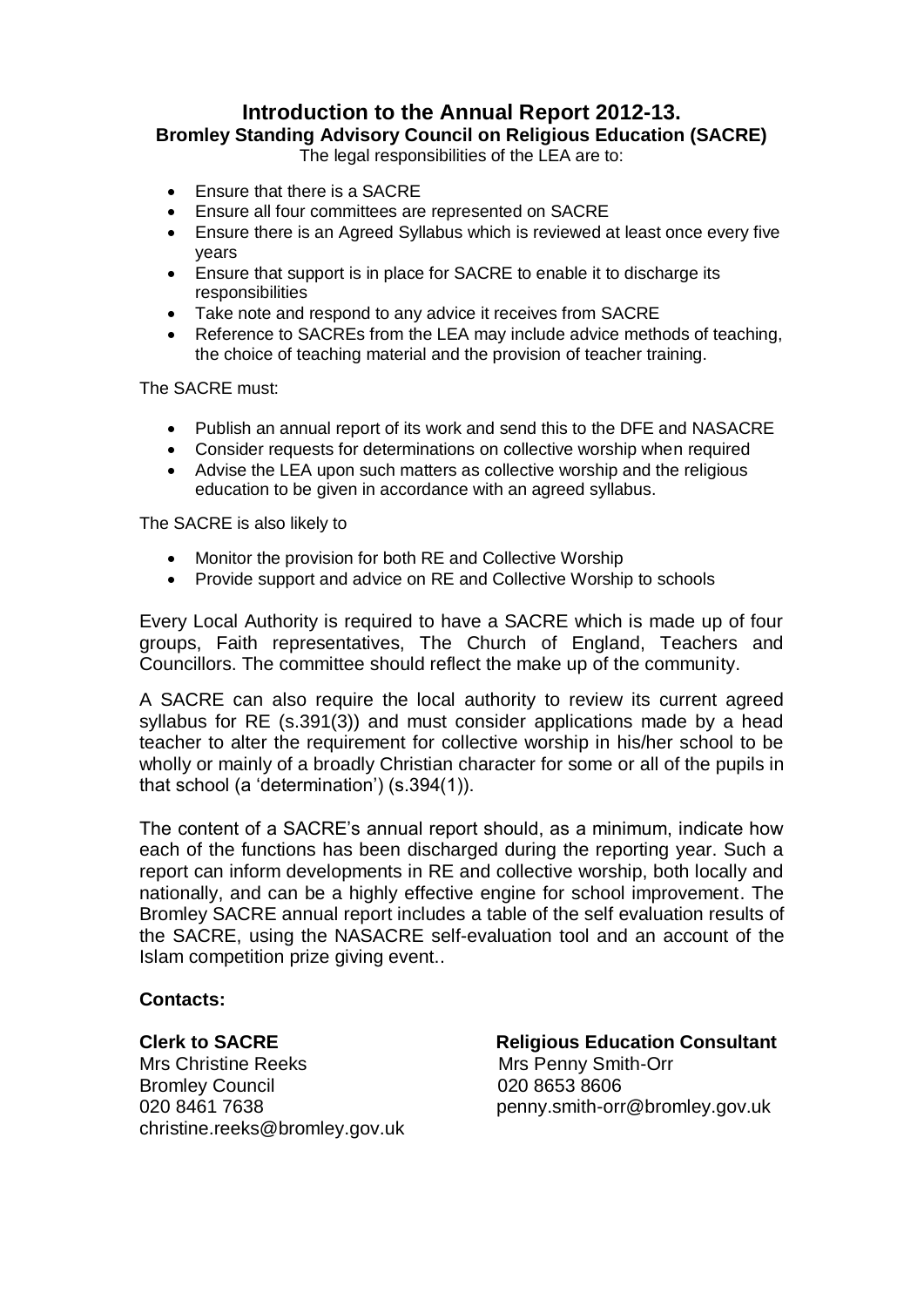# SACRE Membership Committee A **Christian and other religious denominations** Mr M Sweet Free Church (Chair)

Mr S Gupta Hindu Mr S Mahmood Muslim Mr S Riat Sikh Mr Ray Hagley Free Church<br>
Mrs S Polydorou Humanist Co-Humanist Co-opted Mrs Patricia Colling Roman Catholic Mrs Samantha Barnett Jewish

#### **Committee B**

#### **Church of England Representatives**

Mr C Town Revd. S Varney Mrs Virginia Corbyn Revd. R Bristow (from summer 2012)

# **Committee C**

# **Teacher Representatives**

Mr Jed Stone Mrs Fiona Hawkes Mrs Jackie Tranchina Ms E Honey Mrs Arlene Fane

# **Committee D**

#### **LEA Representatives as at July 2012**

Cllr R Adams Cllr S Carr Cllr. R Charsley Cllr D Jefferys Cllr Mrs A Manning (Vice Chair) Cllr G Norrie Cllr K Lymer

#### **Officers**

Mrs P Smith-Orr - RE Consultant Mrs Christine Reeks – Clerk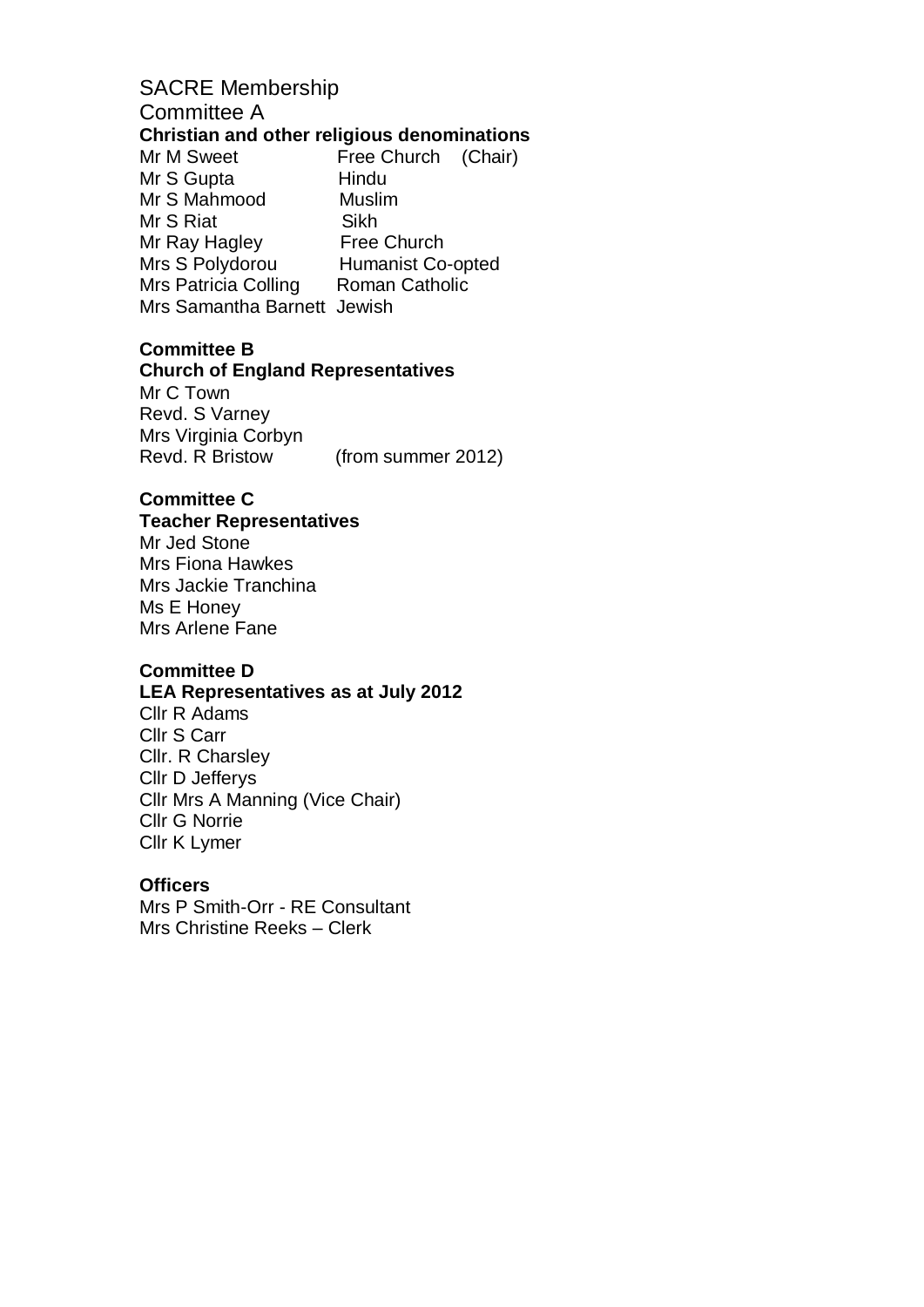# **Overview**

This report covers the academic year 2012-2013, three meetings of SACRE were held on the following occasions;

7<sup>th</sup> November 2012 at Bromley Civic Centre 6<sup>th</sup> March 2013 at Bromley Civic Centre 5<sup>th</sup> June 2013 2012 at Bromley Civic Centre

All the work of Bromley SACRE is done with the aim of raising achievement in RE and improving the quality of teaching and learning, to improve the provision and quality of Collective Worship and to help promote pupils' spiritual, moral, social and cultural development.

In addition to the normal work of SACRE this year, the priorities of Bromley SACRE have been;

- To further develop members understanding of religious education in schools
- To train speakers of faith to go into school
- To review and renew the Agreed syllabus

# **Section 1 Standards and Quality of Provision of Religious Education:**

### **1a. RE provision across the LA.**

A large number of schools in the Borough of Bromley have become academies and no longer under control of the council. Many are still using the Bromley syllabus and it is hoped that they will continue to use the new syllabus which has just been launched.

### **1c Quality of learning and teaching**

During the year some members of the committee and the Chair visited a number of schools to observe an RE lesson a collective worship and to discuss with the coordinator, and head teacher, how SACRE can support the school.

The RE consultant held three network meetings with the Primary RE Coordinators. These meetings and many telephone and email discussions with coordinators allow some insight into the provision of RE in the borough.

# **1b. Public Examinations**

The public examination results give information on standards and are provided for SACRE by the LA and include Academies. All results at this stage are still provisional.

Once again the results for Bromley schools are good and above the national average for full course GCSE. In A level Religious Studies the results were good for both AS and A2 level with more pupils being entered for the AS levels. It is good to see that most of the Academies are entering pupils for exams in religious education. All the results in Bromley are well above the National Average results which is a credit to the teachers in KS4 and KS5.

| Year of<br>examination | Number of<br><b>Bromley</b><br>schools | Number of<br><b>Bromley</b><br>Candidates | <b>Bromley</b><br>schools: %<br>of students<br>with $A^*$ - $C$ | <b>Schools</b><br>nationally: %<br>of students<br>with $A^*$ - $C$ |
|------------------------|----------------------------------------|-------------------------------------------|-----------------------------------------------------------------|--------------------------------------------------------------------|
| 2010                   | 15                                     | 1198                                      | 77.5                                                            | 73.1                                                               |
| 2011                   | 12                                     | 1082                                      | 85.8                                                            | 73.3                                                               |

# **GCSE Full Course in Religious Studies 2010-2013**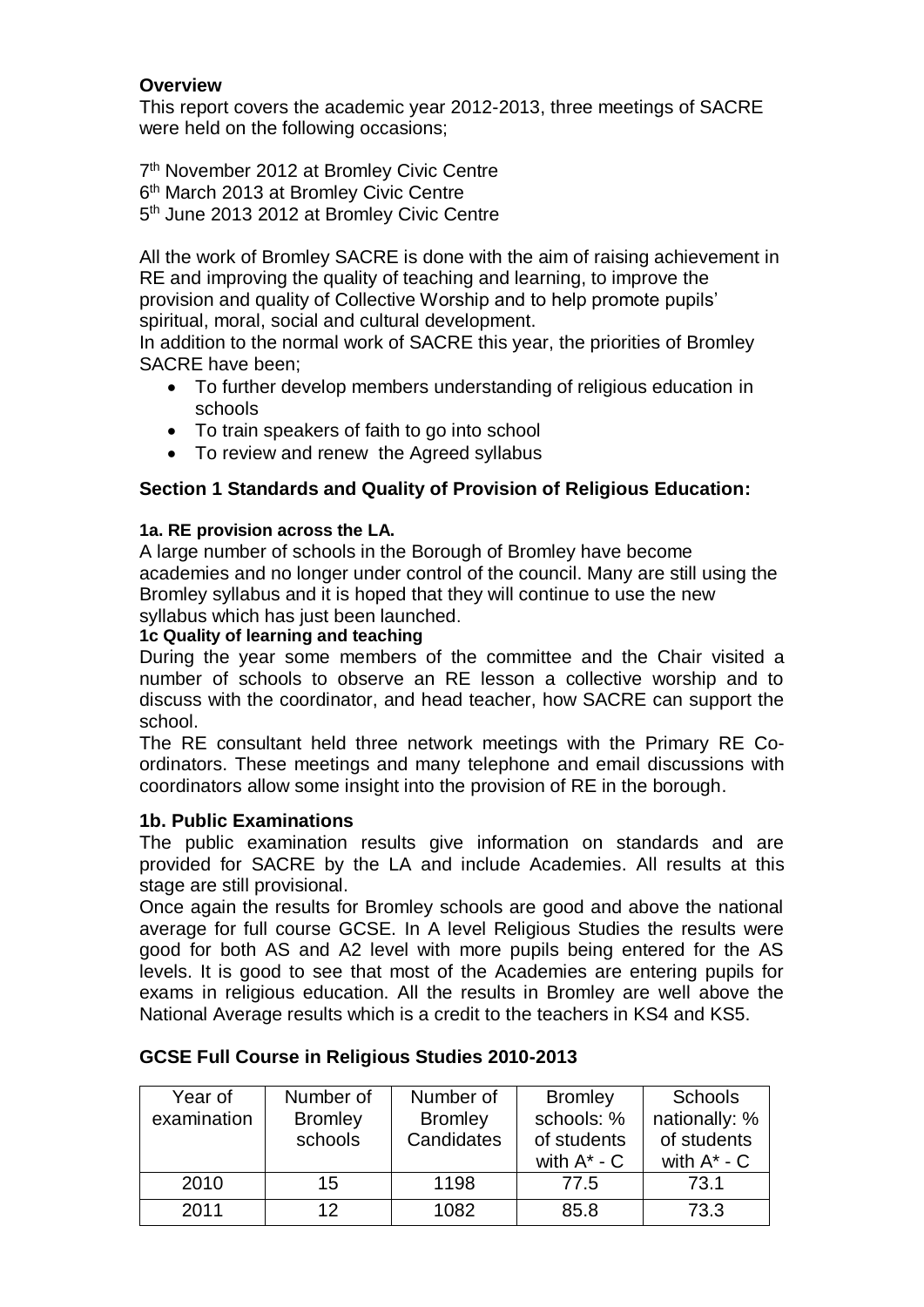| 2012         | . .<br>ັ | 466 | 80.8 |      |
|--------------|----------|-----|------|------|
| ついっつ<br>∠∪וט | ں ،      | 748 | 80.6 | 73.5 |

**SCHOOLS** (no. of pupils)**:** Bishop Justus (161), Beaverwood (51) Bullers Wood (95) Darrick Wood (232),Harris Academy Beckenham (30) Harris Academy Bromley (128 ) Hayes (54), Kemnal technology College (168) Langley Park Boys (22), Langley Park Girls (72), Newstead Wood (133), Ravens Wood (120), The Priory (83), The Ravensbourne (151)

### **GCSE Short Course in Religious Education/Religious Studies 2010-2013**

| Year of     | Number of      | Number of      | <b>Bromley</b> | <b>Schools</b> |
|-------------|----------------|----------------|----------------|----------------|
| examination | <b>Bromley</b> | <b>Bromley</b> | schools: %     | nationally: %  |
|             | schools        | Candidates     | students       | students       |
|             |                |                | $A^*$ - $C$    | $A^*$ - C      |
|             |                |                | grades         | grades         |
| 2010        | 11             | 1079           | 55.6           | 54.6           |
| 2011        | 8              | 660            | 70.2           |                |
| 2012        | 8              | 700            | 70             | 56.3           |
| 2013        | 11             | 702            | 63.5           |                |

**SCHOOLS** (no. of pupils): Bishop Justus (1), Bullers Wood (87), Coopers Technology College (159), Darrick Wood (2), Glebe (4), Harris Beckenham (42), Hayes (182), Kemnal Technology (38), Kingswood centre (1), Ravenswood (68), St Saviours and St Olave's (118).

| Year of<br>examination | Number of<br><b>Bromley</b><br>schools | Number of<br><b>Bromley</b><br>Candidates | % Bromley<br>students with<br>grades A-E | % students<br>nationally with<br>grades A-E |
|------------------------|----------------------------------------|-------------------------------------------|------------------------------------------|---------------------------------------------|
| 2010                   | 10                                     | 50                                        | 80                                       |                                             |
| 2011                   | 10                                     | 31                                        | 90.3                                     |                                             |
| 2012                   | 13                                     | 52                                        | 96.2                                     | 64.5                                        |
| 2013                   | 13                                     | 54                                        | 87.3                                     |                                             |

### **AS Level in Religious Studies 2010-2013**

**SCHOOLS** (no. of pupils):Beaverwood (2) Bishop Justus (10) Bromley College (1) Bullers Wood (3) Darrick Wood (4), Harris Academy Bromley (4) Hayes (4), Langley Park Boys (8) Langley Park Girls (1), Newstead wood (10) Ravens Wood (1) St Olaves & St Saviours (2) The Ravensbourne (4)

#### **A level in Religious Studies 2008-2012**

| Year of<br>examination | Number of<br><b>Bromley</b><br>schools | Number of<br><b>Bromley</b><br>Candidates | % Bromley<br>students<br>grades A-E | % students<br>nationally<br>grades<br>A-E |
|------------------------|----------------------------------------|-------------------------------------------|-------------------------------------|-------------------------------------------|
| 2010                   | 11                                     | 138                                       | 98.6                                |                                           |
| 2011                   | 10                                     | 142                                       | 100                                 | 80.4                                      |
| 2012                   | 13                                     | 120                                       | 100                                 | 80.6                                      |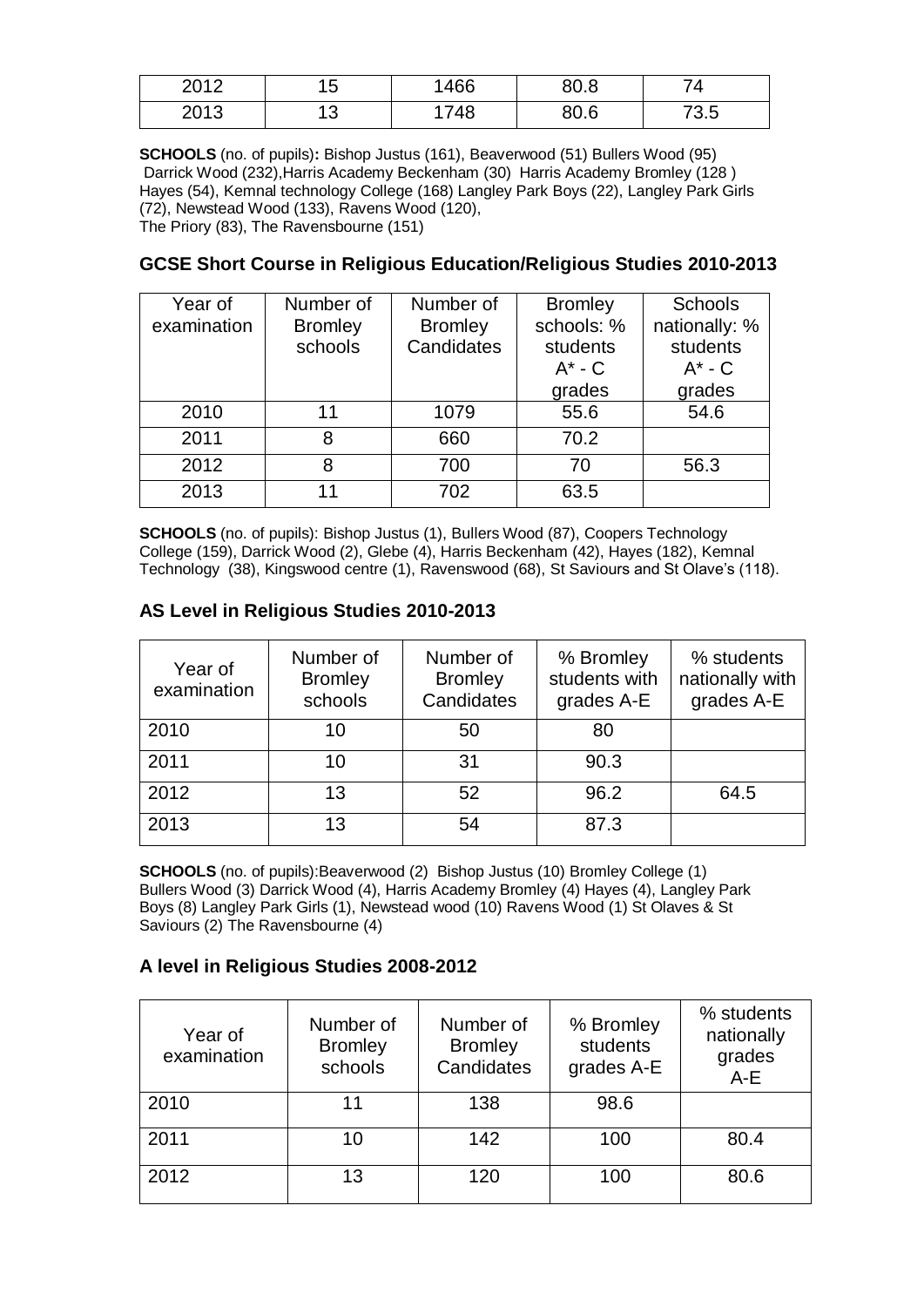| 0.010<br>$\sim$ $\sim$ | $\sqrt{ }$<br>. | UU |  |
|------------------------|-----------------|----|--|
|                        |                 |    |  |

**SCHOOLS** (no. of pupils)**:** Beaverwood (6) Bishop Justus (14**)**, Bromley College (3) Bullers Wood (16), Darrick Wood (7), Harris Academy Bromley (6) Hayes (19), Langley Park Boys (13), Langley Park Girls (7), Newstead Wood (34), Ravens Wood (4), St Saviours and St Olave's (3), The Ravensbourne (5)

#### **1d Quality of leadership and management, including the provision and management of resources.**

Discussions with head teachers at Schools that are visited by SACRE have shown that there is mostly strong support for RE in the borough and most coordinators report that they are well supported in schools although there are some coordinators who need support. It is envisaged that when the new syllabus is launched, further support will be needed as new religions have been introduced to the Key Stages.

Some Bromley schools have signed up to the Croydon Faith Education Resources library and many schools have purchased resources and use the internet to good effect.

#### **1e. Recruitment and retention of skilled specialist RE staff**.

SACRE has little knowledge of this aspect. Many more RE coordinators are reporting that RE is carried out by teaching assistants or cover teachers during planning time. Most of the primary RE coordinators have been in place for some years and are experienced but are not RE specialists. Within the Secondary schools there are usually more than one RE specialist.

#### **1f. Relations with academies and other non-LA maintained schools**

Secondary schools in Bromley which are academies have mainly retained the same RE staff. Members of the teacher group on SACRE include teachers from academies. It is unfortunate that many of the academy RE coordinators are not able to attend the coordinators network meetings.

#### **Section 2: The Effectiveness of the Locally Agreed Syllabus**

#### **2a – The review process. 2b – The quality of the local Agreed Syllabus 2c – Launching and implementing the Agreed Syllabus**

#### **2e** - **Developing the revised agreed syllabus; 2f - Making best use of National Guidance**

The agreement to renew the Agreed Syllabus was obtained and the main work of this year by the RE Consultant was to write the new document using the suggestions from the Primary coordinators and the answers to the questionnaires sent in the previous year to the schools and pupils. At each SACRE meeting time was spent on reviewing the work and comments from the members were incorporated. The draft units on the different faiths were sent to the reps on SACRE who gave very positive feedback and suggestions. The introduction section, Early Years, Key Stage 1 and 2 were approved and it was then pointed out by a Secondary teacher member of SACRE that the Key Stage 3 units would after all have to be updated because the Key Stage 1 and 2 faiths had been added to and are to be taught more comprehensively than in the previous syllabus.

The new syllabus now has units for the six main religions and also thematic units. There are also a large number of resources sheet incorporated into the finished CD. Due to changes in Bromley council and the need to do extra work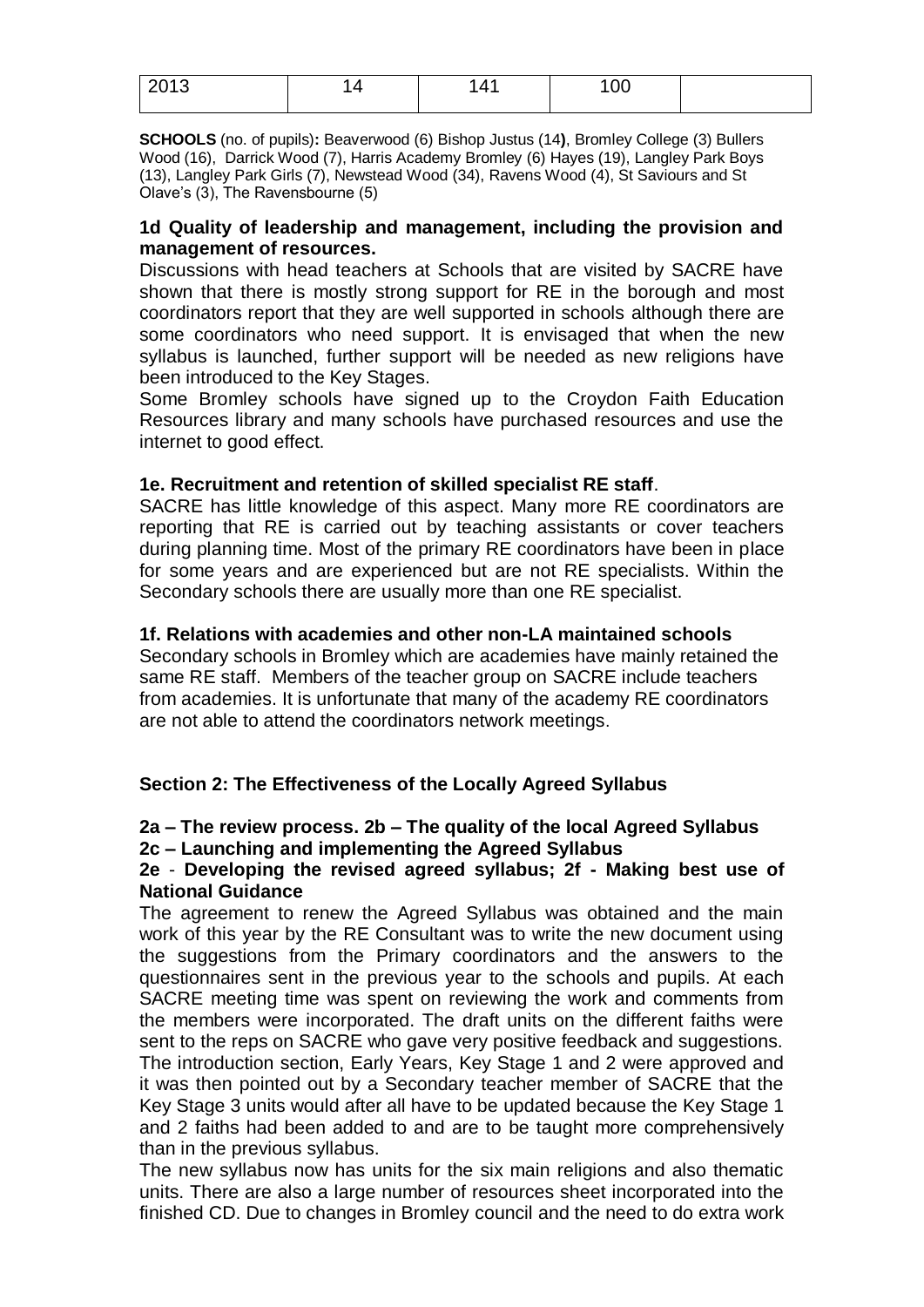on Key Stage 3 there was a hold up and the launch of the Syllabus was postponed until November 2013. The drafts of the National RE Review (launched in October 2013) were seen by the RE Consultant who made sure that national guidance was incorporated into the new syllabus.

# **2d – Membership and training of the Agreed Syllabus Conference (ASC)**

The Agreed Syllabus conference was made up of the members of the SACRE committee who had had the process explained to them.

#### **Section 3: Collective worship**

#### **3a – Supporting pupil entitlement; 3b – Enhancing the quality of provision of collective worship; 3c – Responding to requests for determinations**

On visits to schools members are able to view Collective worship and this gives information as to how it is conducted in schools. Bromley guidance with ideas and suggestions for quality collective worship is still on the Fronter system accessed by schools and is available as a hard copy for schools who request this.

There have been no determinations regarding collective worship this year.

#### **Section 4: Management of SACRE and Partnership with the LA and other stakeholders**

### **4a – SACRE meetings; 4b – Membership and training;**

#### **4c – Improvement/development planning; 4d – Professional and financial support; 4e** - **Information and advice**

Three meetings per year are held and this year all meetings have been quorate. The clerk to SACRE, both for administration and minute taker at meetings, was Mrs Christine Reeks. The RE consultant was Mrs Penny Smith-Orr employed for 35 days per year, 6 of which are to administer the Youth SACRE. A development plan is produced for SACRE each year and is now aligned with the financial year of the council.

Youth SACRE; During the year meetings were held at Coopers Technology College and in June a group went to St Nicholas Church in Chislehurst and made an information film for schools on what can be seen and found in a Church.

The Bromley SACRE members took part in consultations on the RE review and the consultant reported on meetings of the RE Council. Teachers in Bromley also took part in consultations regarding RE teaching and training.

The RE Consultant spent time updating the Bromley SACRE page on the Fronter system for teachers to access resources and information on Bromley SACRE. Teachers and head teachers also frequently email with questions or asking for advice. The majority of work done this year by the consultant involved writing a new RE syllabus for Bromley schools.

The RE consultant is a member, and on the executive, of the Association of RE Inspectors, Advisers and Consultants, and is the secretary of the London and South East Region. Information from this body informs the SACRE's work. Bromley SACRE is a member of the National Association of SACRES.

The Chair and the RE Consultant attended the AGM of NASACRE in Birmingham and the London SACREs annual meeting in Autumn 2012 and reported to the committee on these. During meetings issues of the future of RE, taking RE forward in Bromley, the All Party Parliamentary Group for RE and the new RE Quality Mark were also debated. Members of the committee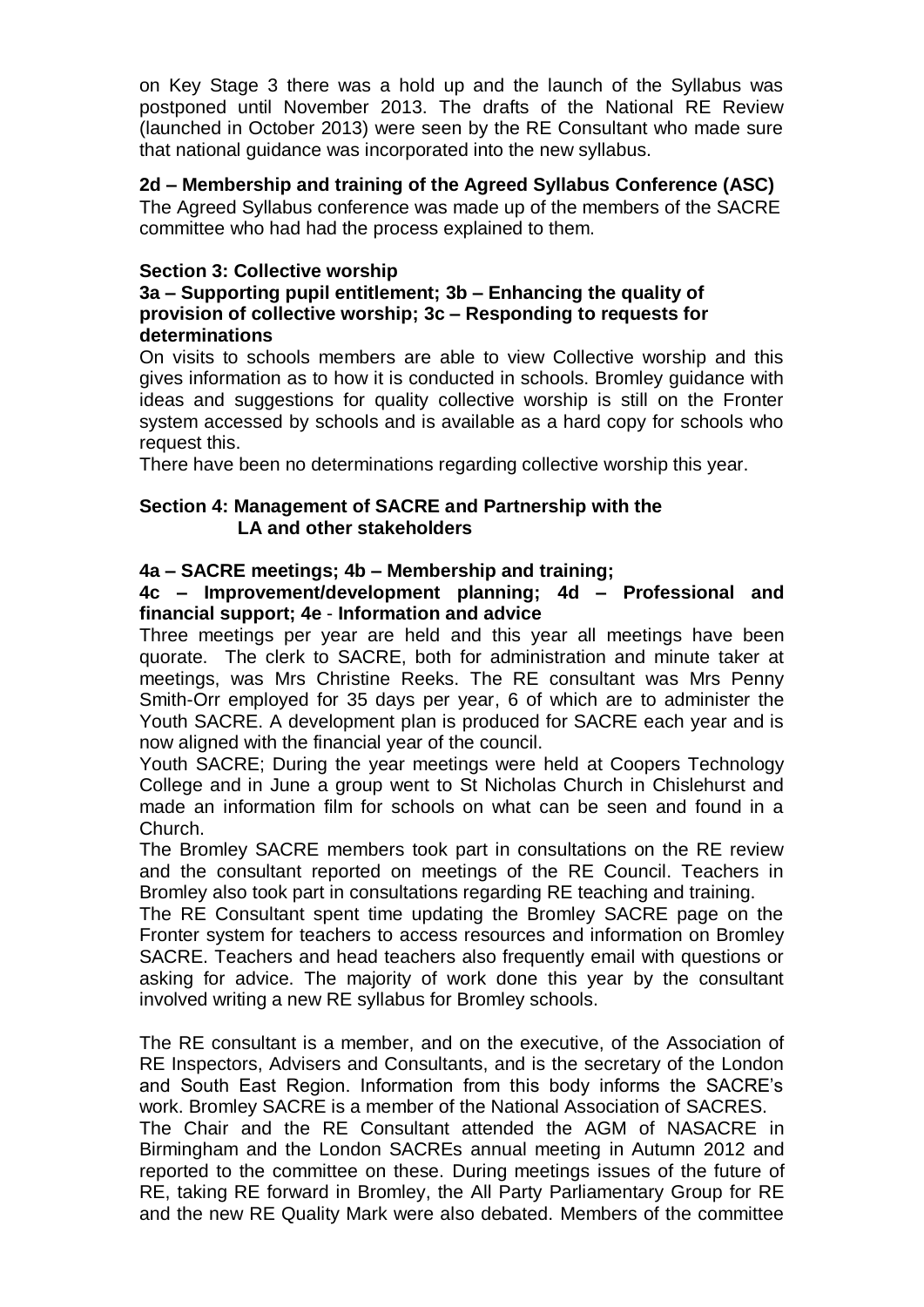are involved in interfaith activities in Bromley. The chair and consultant are members of other SACREs which supports the information available to the committee. At the summer term meeting the Chair of fifteen years retired and thanks were extended to him for his many years of work and support of Bromley SACRE.

#### **4f – Relations with the Academies sector**

See 1F

### **Section 5: Contribution of SACRE to promoting cohesion across the Community**

#### **5a – SACRE's membership; 5b SACRE's understanding of the local area 5c – SACRE's engagement with the community cohesion agenda;**

The Borough of Bromley continues to be less religiously diverse than other London boroughs; however the SACRE committee is representative of the groups found in Bromley.

During the Spring term a number of people from the Hindu, Christian, Sikh, Muslim and Jewish communities came to an evening training session on how to be a visitor in schools. A list of these trained speakers was put onto the Fronter system for schools to access along with information on places of worship that schools could visit. Evaluation forms were also put there for schools to use.

The Muslim representative once again organised the annual competition for schools on the 'True Meaning of Islam' and this year four schools entered. A report on the prize giving event in Darul Uloom School in Chislehurst, a report is to be found in appendix 2 below.

Members of the committee are involved in interfaith activities in Bromley. The chair and consultant are members of other SACREs which supports the information available to the committee.

#### **5d – SACRE's role within wider LA initiatives on community cohesion**

SACRE is given little information about, or contact with, wider LA initiatives linked to the promotion of community cohesion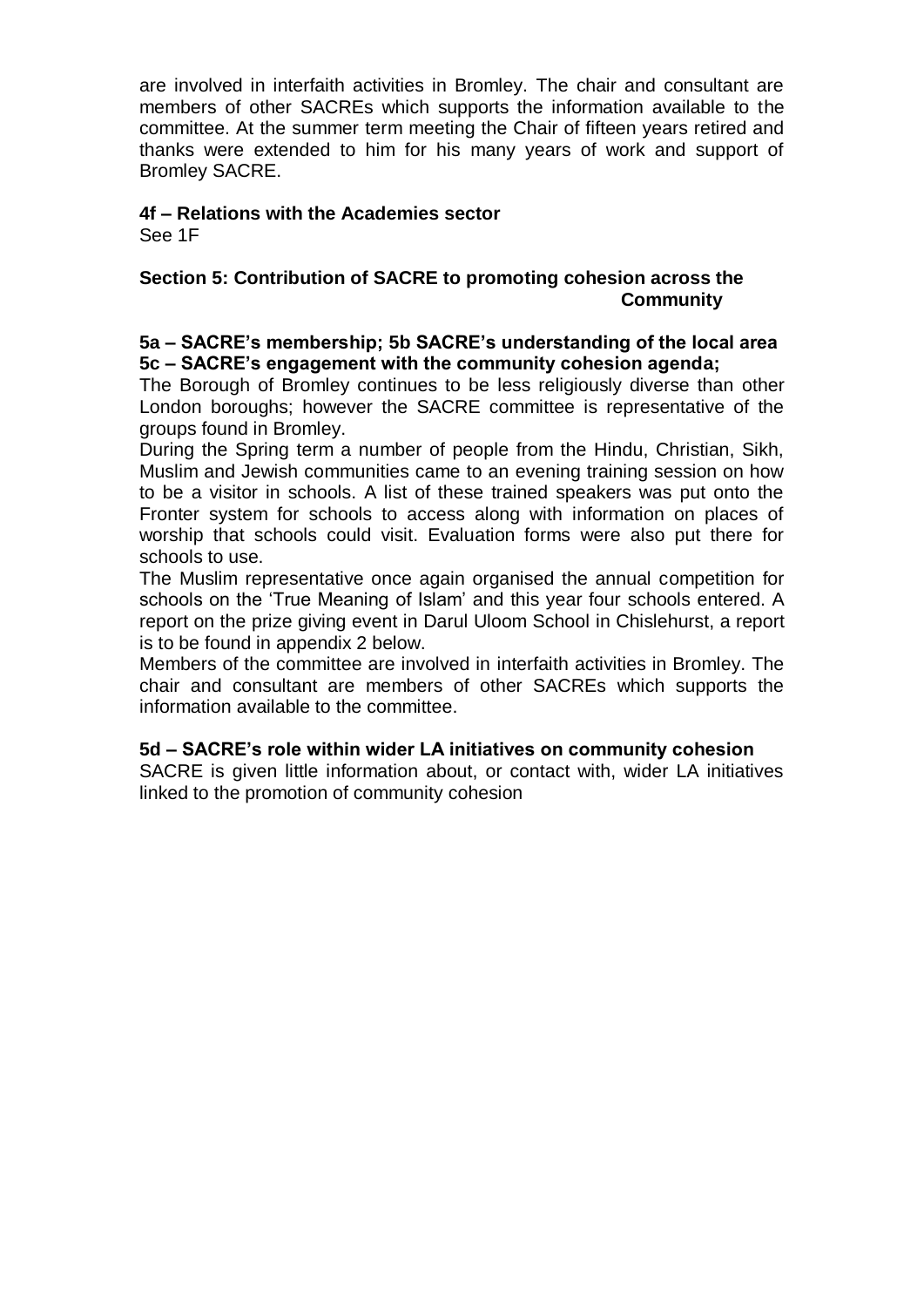### **Bromley SACRE Self Evaluation May2012 results (using QCDA categories) Undertaken by RE Consultant**

**Please note these categories do not match the categories of the NASACRE Toolkit used in this report**

| <b>Key Area Number</b> | <b>Key Area</b>                                                      | <b>Developing</b>         | <b>Established</b>        | <b>Advanced</b> |
|------------------------|----------------------------------------------------------------------|---------------------------|---------------------------|-----------------|
| 1A                     | Compliance and time allocation for RE                                |                           | $\mathbf{x}$              |                 |
| 1B                     | Standards and achievement                                            |                           | $\mathbf x$               |                 |
| 1 <sup>C</sup>         | Quality of teaching and leadership and management                    |                           | $\boldsymbol{\mathrm{X}}$ |                 |
| 1D                     | Recruitment and retention issues. Level of specialist provision      | X                         |                           |                 |
| 1E                     | <b>Resources</b>                                                     |                           | $\mathbf X$               |                 |
|                        |                                                                      |                           |                           |                 |
| 2A                     | <b>SACRE</b> meetings                                                |                           | $\boldsymbol{\mathrm{X}}$ |                 |
| 2B                     | Membership and training                                              |                           |                           | $\mathbf X$     |
| 2C                     | Improvement and development planning                                 |                           |                           | $\mathbf x$     |
| 2D                     | Professional and financial support                                   |                           |                           | $\mathbf x$     |
| 2E                     | Information and advice                                               |                           | $\mathbf X$               |                 |
| 2F                     | Partnership with our key stakeholders                                |                           | $\mathbf x$               |                 |
|                        |                                                                      |                           |                           |                 |
| 3A                     | Review of Agreed Syllabus                                            |                           |                           | $\mathbf x$     |
| 3B                     | Using the non-statutory National Framework for RE                    |                           |                           | $\mathbf x$     |
| 3C                     | Developing the revised Agreed Syllabus                               |                           |                           | $\mathbf{x}$    |
| 3D                     | Consultation/launch/implementation of the Agreed syllabus            |                           | $\mathbf X$               |                 |
| 3E                     | Additional guidance/ monitoring and evaluating the Agreed syllabus   | $\mathbf{X}$              |                           |                 |
| $4\mathrm{A}$          | Practice and provision for collective worship                        |                           | $\mathbf{x}$              |                 |
| $\overline{AB}$        | Monitoring collective worship/tackling issues of non-compliance      | $\mathbf{X}$              |                           |                 |
| 5A                     | Representative nature of SACRE                                       |                           | $\mathbf x$               |                 |
| 5B                     | Knowledge and understanding of the local religious, cultural, ethnic | $\boldsymbol{\mathrm{X}}$ |                           |                 |
|                        | community                                                            |                           |                           |                 |
| 5C                     | Understanding the intrinsic contribution RE can make to social and   |                           | $\mathbf X$               |                 |
|                        | racial harmony                                                       |                           |                           |                 |
| 5D                     | Links to the LA initiatives promoting social and racial harmony      | $\mathbf{X}$              |                           |                 |

Appendix C